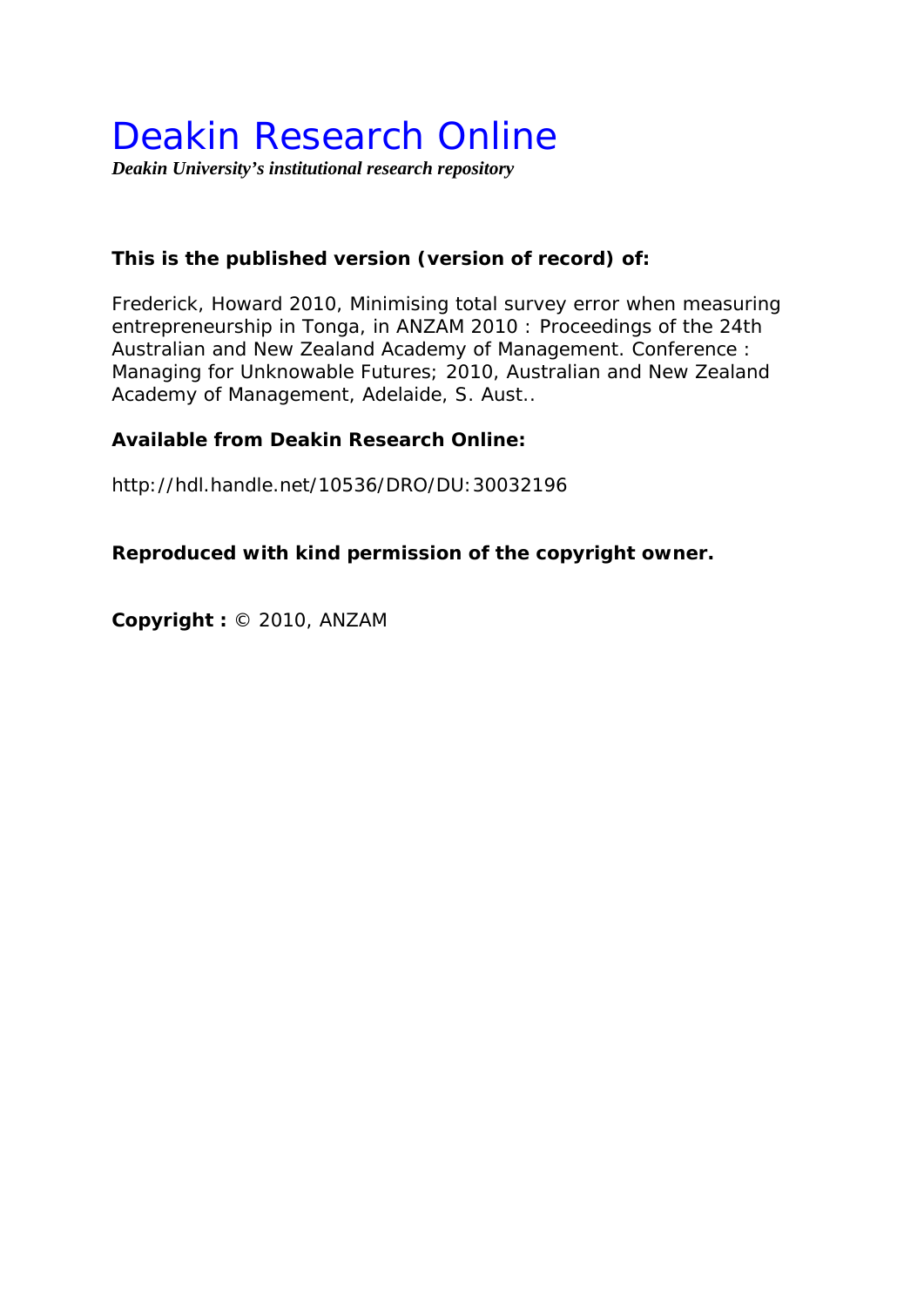# **Minimising Total Survey Error when Measuring Entrepreneurship in Tonga**

Dr. Howard Frederick

*Centre for Entrepreneurship, Innovation* & *Community, School of Marketing and Management, Deakin University, Melbourne, Australia* 

howard. frederick @deakin.edu.au

 $\hat{\mathcal{A}}$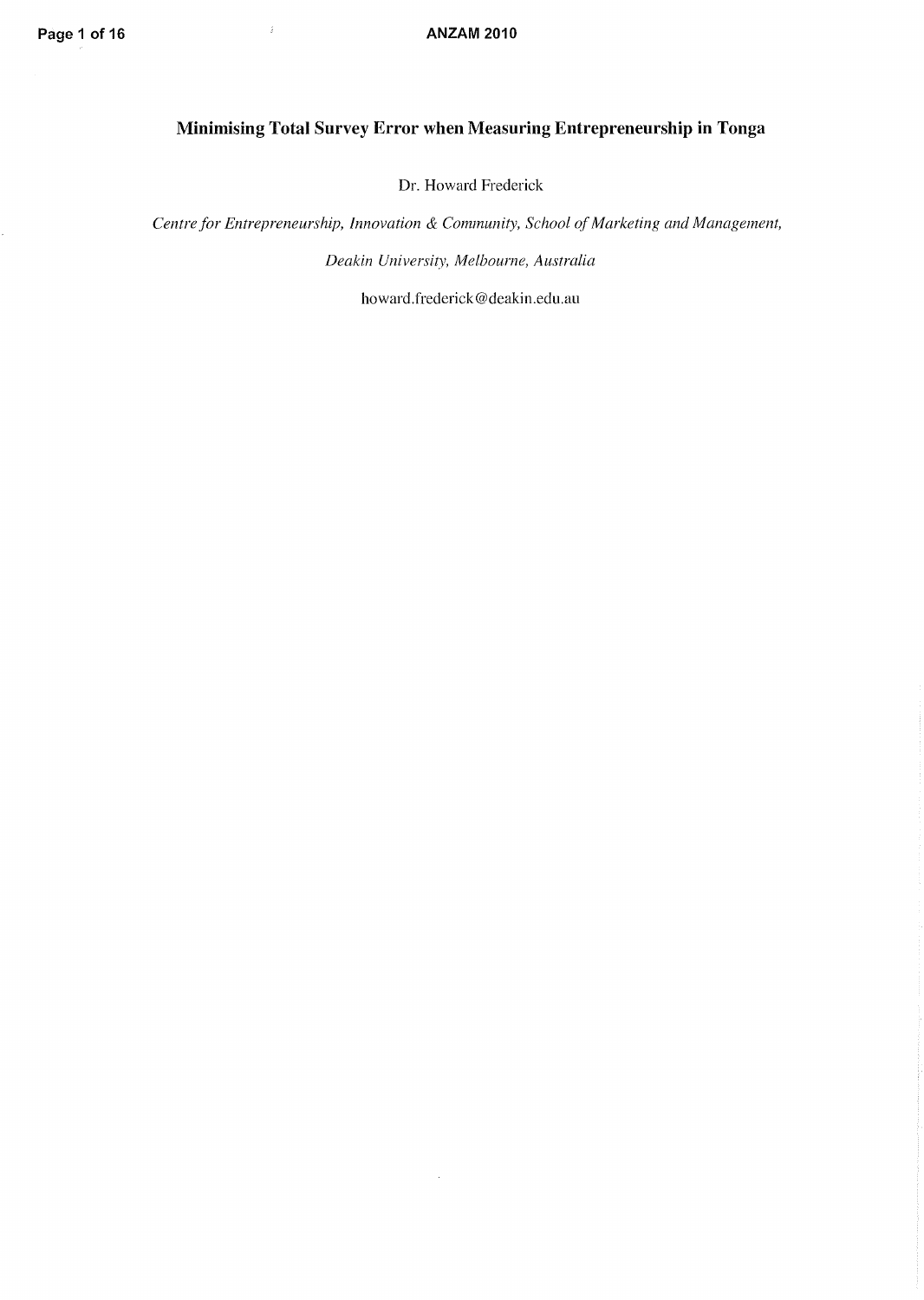#### **ABSTRACT**

*This study illustrates how the Total Survey Error (TSE) paradigm can identify and help reduce multiple sources of error inherent in survey work in the developing world. Of particular concern are mode errors and coverage errors caused by the 'theoretical teledensity threshold' of doing phone surveys in developing countries. The study outlines ways to improve response rate and to avoid interviewer and measurement error. It narrates the sampling design and its limitations as well as some of the qualitative aspects of total survey quality such as, translation, ethics and budgeting. The final section discusses implications for further research in statistical auto-correlation and data gathering using PDAs.* 

Keywords: Research methods - surveys, international culture, entrepreneurship, indigenous entrepreneurship, methods in entrepreneurship research.

#### INTRODUCTION

Survey quality is closely related to survey measurement, and monitoring and minimizing of survey error (Biemer et al., 2004, Biemer and Lyberg, 2003, Groves, 2004a, Lessler and Kalsbeek, 1992, Lyberg, 1997). The *Total Survey Error* (TSE) paradigm has emerged as a way to examine the multiple sources of error that arise from the various components of survey instrumentation (Weisberg, 2005, Groves, 2004a, Groves, 2004b). Although it has become widespread among professional researchers in the survey field, to date TSE has received scant attention in the field of entrepreneurship research or business research in general. In particular, the Global Entrepreneurship Monitor (GEM) research, which this paper addresses, has not properly addressed Total Survey Error as it continues to explore entrepreneurial activity developing in countries. This study uses the example of a household survey incorporating in-person interviews of business and social entrepreneurship in the Kingdom of Tonga to illustrate these issues. This article seeks to show that the TSE paradigm has relevance across all these dimensions in the context of the cross-cultural implications entrepreneurship research in the poorest countries.

### SOURCES OF ERROR IN GLOBAL ENTREPRENEURSHIP SURVEY RESEARCH

In this paper I am going to examine two supersets of error in entrepreneurship surveys, one is administrative and practical; the other is cultural and practical.

#### Administrative and practical sources of error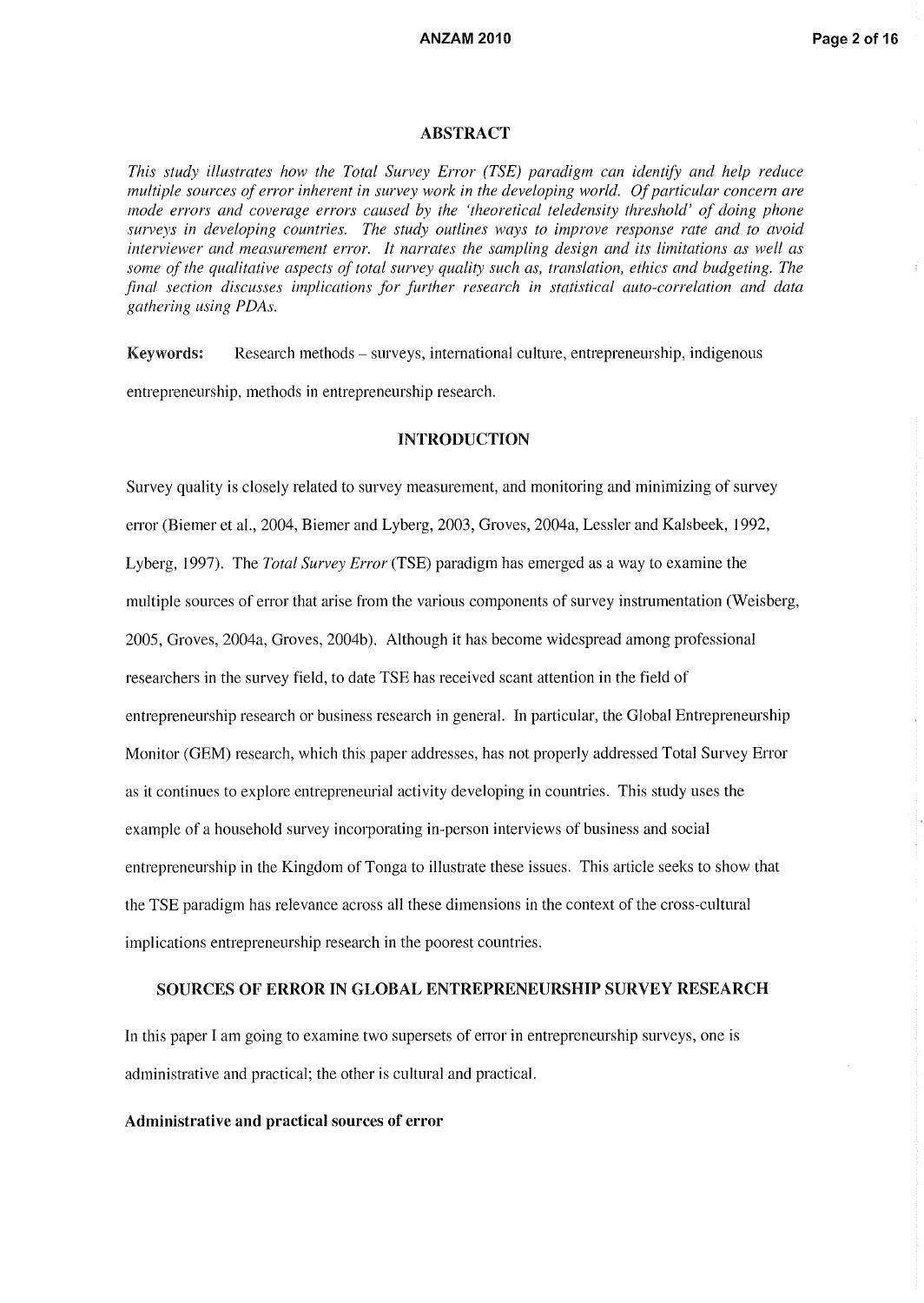The TSE approach examines frequent sources of error in survey research:

- *Sampling error* is the random variation resulting from a random sample. It is caused by observing a sample instead of the whole population, e.g. the underrepresentation of Maori New Zealanders as owners of fixed-line telephones. It occurs when a sample does not accurately represent the larger population of interest.
- *Coverage error* means that the sampling frame does not match the population, e.g. carrying out fixed telephone line surveys in Iowa teledensity country where fixed-line usage is low and ceIIphone usage is high.
- *Non-response errors* occurs when answers are missing due either to 'unit non-response' (failure of an individual to respond) or 'item non-response' (failure to answer a particular item), e.g. due to sensitivities on the household income question or a 'don't know' response to avoid embarrassment, respectively.
- *Measurement error* occurs when the survey instrument does not accurately measure what was to be measured, due often to poor question wording, interviewer carelessness, or respondents not being appropriately contextualized. While every attempt is made to avoid the second two, after ten years of GEM studies we are still not certain that 'TEA' is actuaIIy measuring what we want to measure.
- One important component of *measurement error* that has important consequences for GEM is "mode effects", which refers to differences that occur among phone samples, household surveys, inperson or face-to-face interviews, or Internet surveys using the same questionnaire. (This study in its conclusion recommends an experiment to help overcome this problem.)
- *Post-survey error* is error due to scanning of forms, programming errors, or incorrect weighting. While most GEM countries do not experience this when they use CATI surveys, in developing countries numerous problems of a practical nature arise in this regard.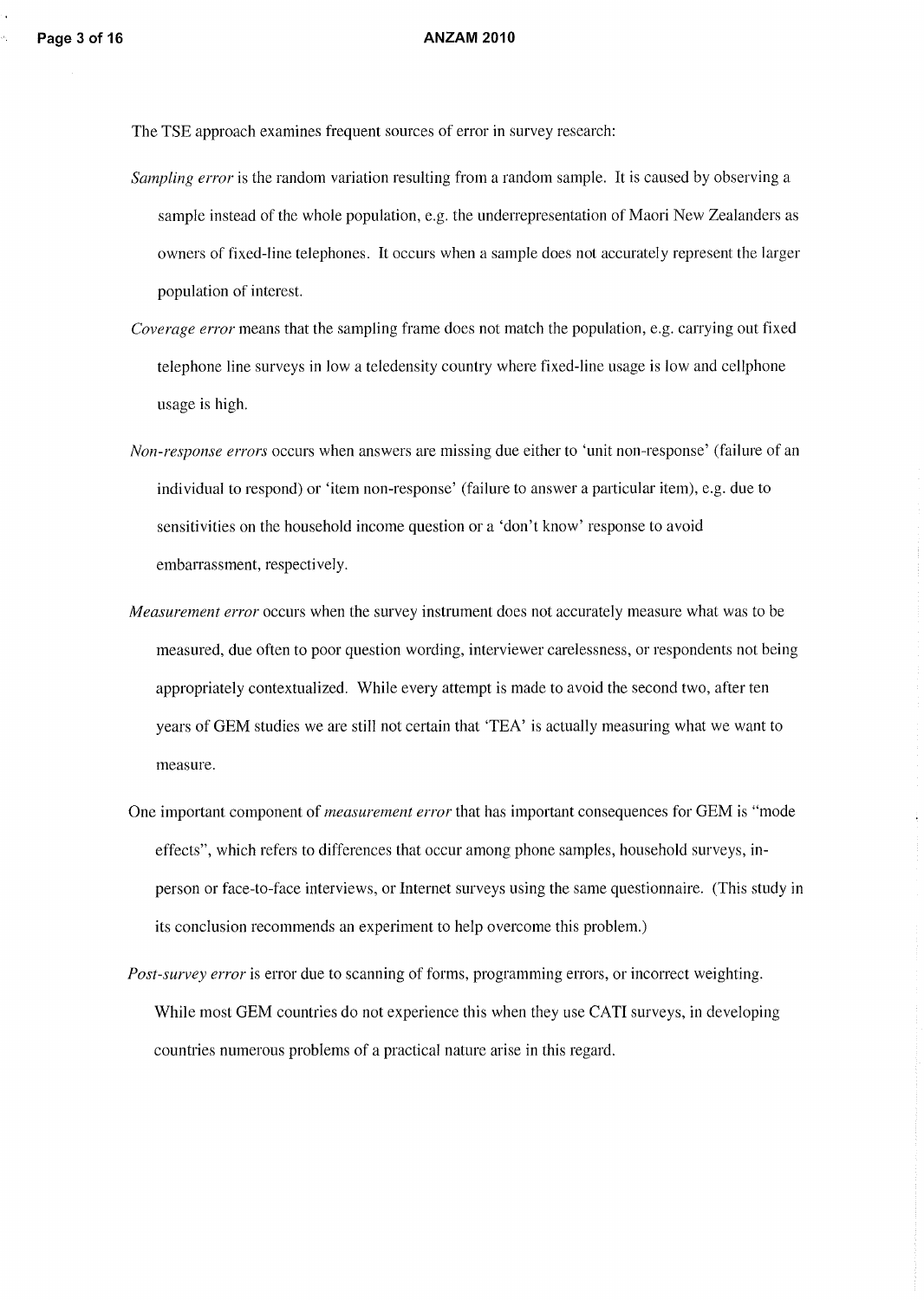### **Cultural sources of error and practical problems in the developing world**

Beyond administrative and practical sources of error in survey research is the cultural component. Weisberg (2005) cautions that 'simply applying the Western mode of surveys to non-Western societies may not produce meaningful results'. There is a variety of potential sources of error in survey research that relate to culture. Some of them include:

- *Cognitive differences.* Respondents vary culturally in cognitive tasks such as question interpretation, information retrieval from memory, judgment formation, and response editing.
- *Equivalence.* More than equal selection probability of respondents, equal co-operation rates and equivalent coding schemas, the researcher must take into account language and idiom.
- *Etic and emic nature of responses.* Etic questions elicit responses that can be compared to other cultures whereas emic questions elicit responses that are meaningful to one culture alone (Pike, 1967).
- *Mode error.* Potential cultural differences can occur across various modes of survey research (Aquilino, 1994, Aquilino and Leonard, 1990, Greenfield et aI., 2000).
- *Response styles.* What is called 'extreme response bias' (the tendency to select the end-point of a scale) has been shown to vary culturally (Arce-Ferrer, 2006, Bachman and O'Malley, 1984, Clarke III, de Jong et aI., 2008, Harzing, 2006, Stening and Everett, 1984, van Herk et aI., 2004, Warnecke et aI., 1997). The counterpoint to this is 'acquiescence bias' (the tendency to agree with questions regardless of content) and this differs among cultural groups (Aday et aI., 1980, Cunningham et aI., 1977, Hui and Triandis, 1989, Javeline, 1999).
- *Socially desirable reporting.* Socially desirable reporting is a systematic tendency to give answers that make the respondent look good (Steenkamp et aI., 2010) and this has the potential to introduce response bias (Johnson and van de Vijver, 2002).
- *Translation error.* Questionnaire translation is a transfer process from a source language into an 'optimally equivalent' expression in a target language. Equivalent meaning must be transmitted,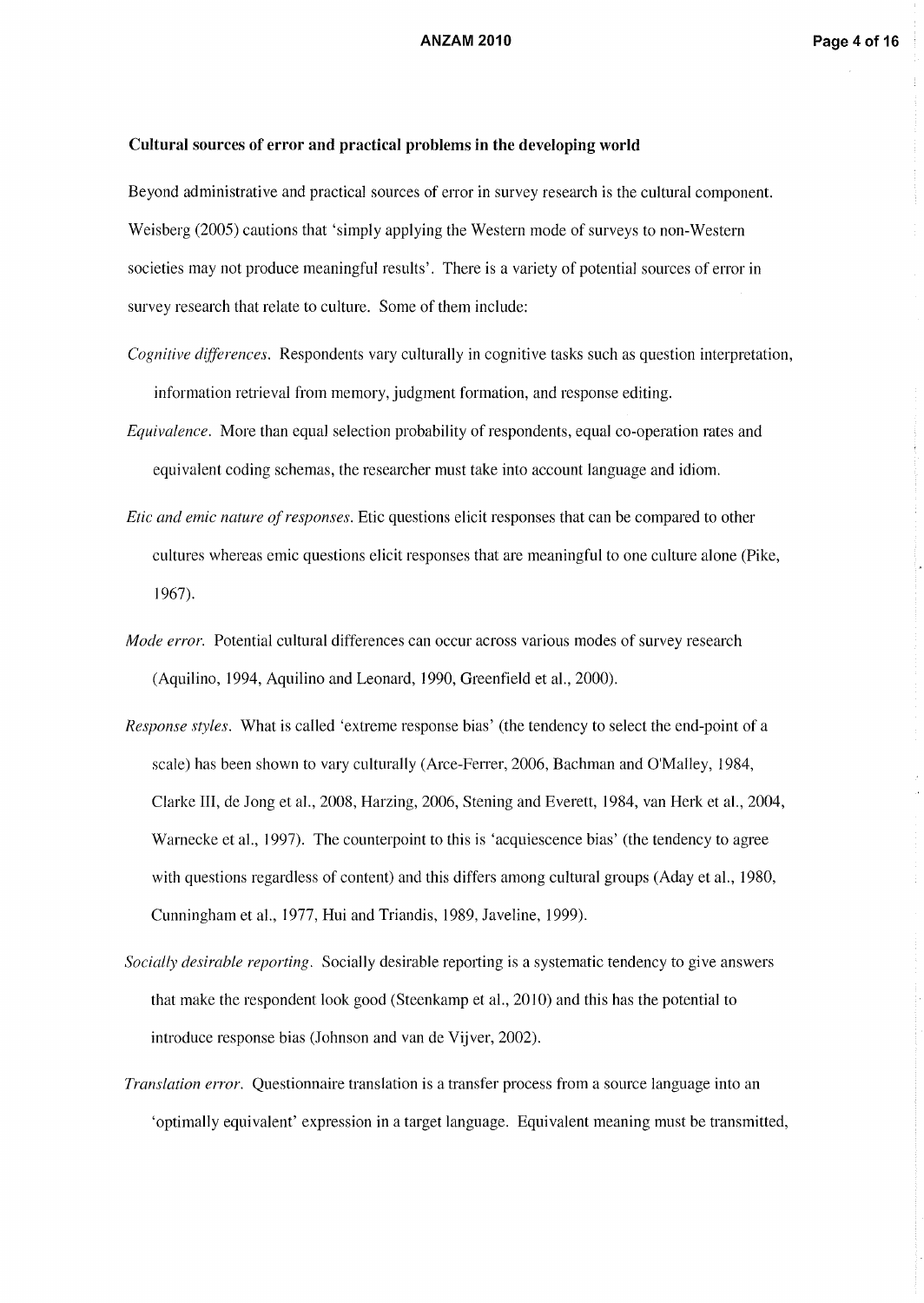but not necessarily through literal translation. An iterative process of translation and backtranslation is often employed.

*Sheer physical difficulty.* Low response rates, research administration burdens, lack of co-ordination, the time-consuming nature of such endeavors, and differences in cultural perspectives of the researchers, not to mention extreme weather conditions, are some of the major challenges of international survey research (Easterby-Smith and Malina, 1999, Harzing, 2001, Martinez, 1987).

In this paper, an actual case study applies the Total Survey Error (TSE) paradigm to the assessment of entrepreneurial activity in the Kingdom of Tonga. The challenge to this study's researchers, enumerators, translators, and administrators was to design a survey that reduced as much error from multiple sources.

### **THE KINGDOM OF TONGA**

The Kingdom of Tonga comprises 169 islands, 36 inhabited, and stretches over a distance of 800 kilometers from north to south. Tongans has a high life expectancy rate (70.7 years) and a high literacy rate (98.9%). Although Tonga is poor, its GDP per capita (\$4,600) puts it above the category of 'least developed countries' (CIA, 2010).

In terms of cultural characteristics, high value is placed upon collective ownership of community land and on sharing of income, assets and activity. Tongan social structure is based on collective rather than individualistic values, which are secured through deep-rooted relationships at multiple levels. Social order and material comfort are maintained through protocols and values of tradition enforced consensually within a context of family, community and society (Bain, 1993, Campbell, 2001, Duckitt and Parra, 2004, Kaeppler, 1999, Moore et aI., 2005, Morton, 1996, Prescott, 2009, CIA, 2010). Noncompliance is communal norms 'is an invitation to anger, disrespect and ostracism' (Rao, 2005).

#### **The GEM model**

Government ministries and development aid agencies are increasingly motivated to fund surveys of entrepreneurial activity in developing countries because of the connection between entrepreneurship and economic development (Wennekers and Thurik, Carree and Thurik, 1999, Audretsch et al., 2002).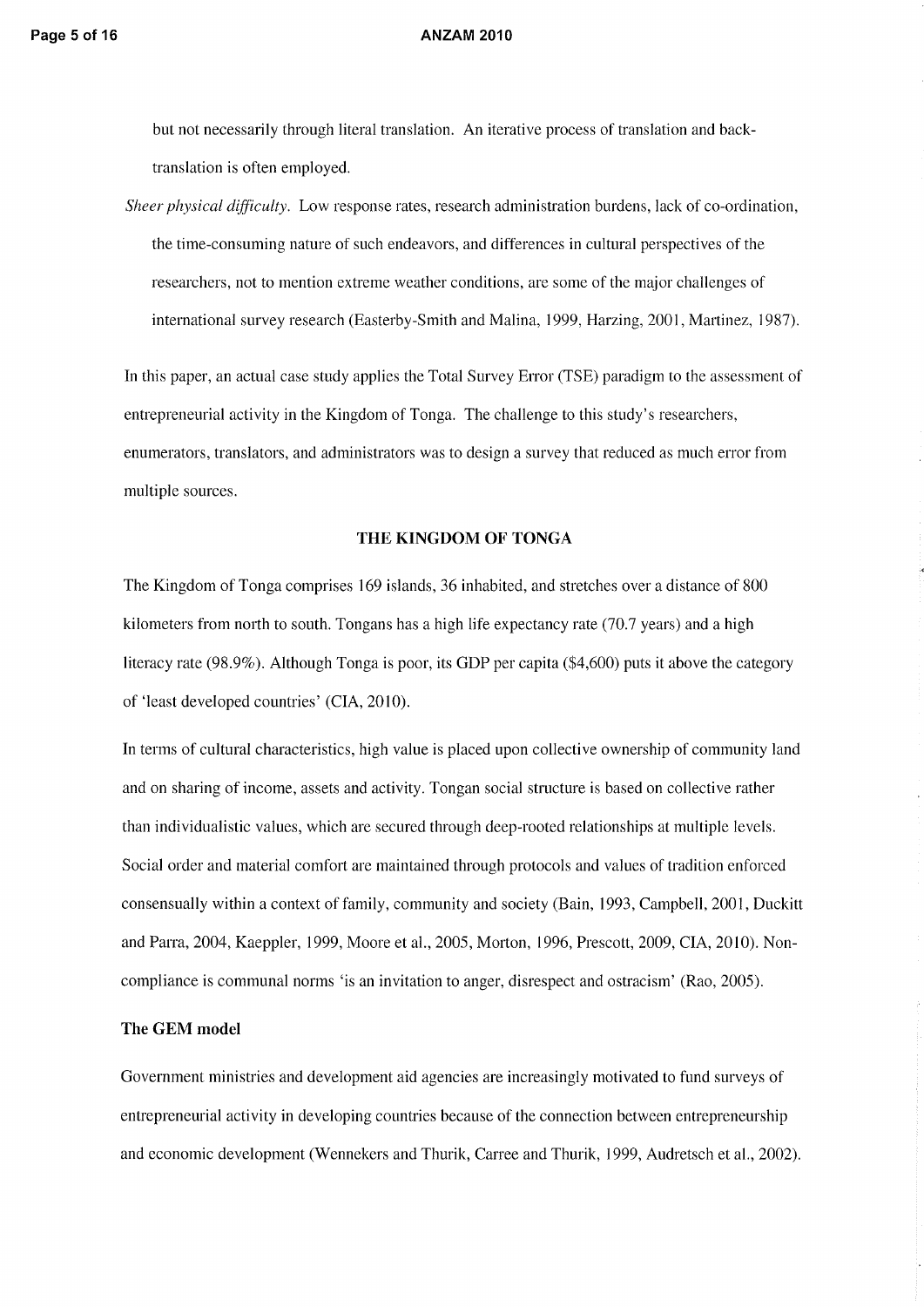This study examines a household survey of the Kingdom of Tonga as part of the Global Entrepreneurship Monitor (GEM), a ten-year-old cross-national and cross-cultural benchmarking tool for the measurement of entrepreneurial activity. GEM defines entrepreneurship as any attempt at new business or social enterprise by an individual, teams of individuals, or established businesses or social enterprises. GEM has three objectives:

- To measure differences in the level of social and business entrepreneurship activity between countries
- To uncover factors determining levels of entrepreneurial activity
- To identify policies that may enhance levels of social and business entrepreneurial activity.

GEM uses an adult population survey normally of 2000 respondents per country to identify the proportion of the population who are start-up business entrepreneurs, established business owner/managers, start-up social entrepreneurs, or established owner/managers of a social enterprise.

#### **SOURCES OF ERROR IN GEM RESEARCH**

#### **Mode and coverage error**

Many researchers view household surveys as having less error than other types of surveys because of higher response rates and greater rapport of interviewers with the respondent. But they are much more costly than other modes of surveys, take much longer to complete in the field, and have complex post-survey and data-entry procedures. They are also more likely to be affected by the cultural issues surrounding face-to-face communication.

The first issue was 'teledensity', or proportion of the population that have fixed line telephone service. Like most researchers, GEM teams prefer to use computer-assisted telephone interviews (CAT!) of fixed-line telephones, mobile telephones (or both) in order to have shorter field times, better interviewer control, and most importantly lower cost (since funding in each country must be individually raised within the academic environment) (Frederick et al., 2010). But CATI in particular surveys have many shortcomings, the most troublesome of which is coverage error. *Coverage error*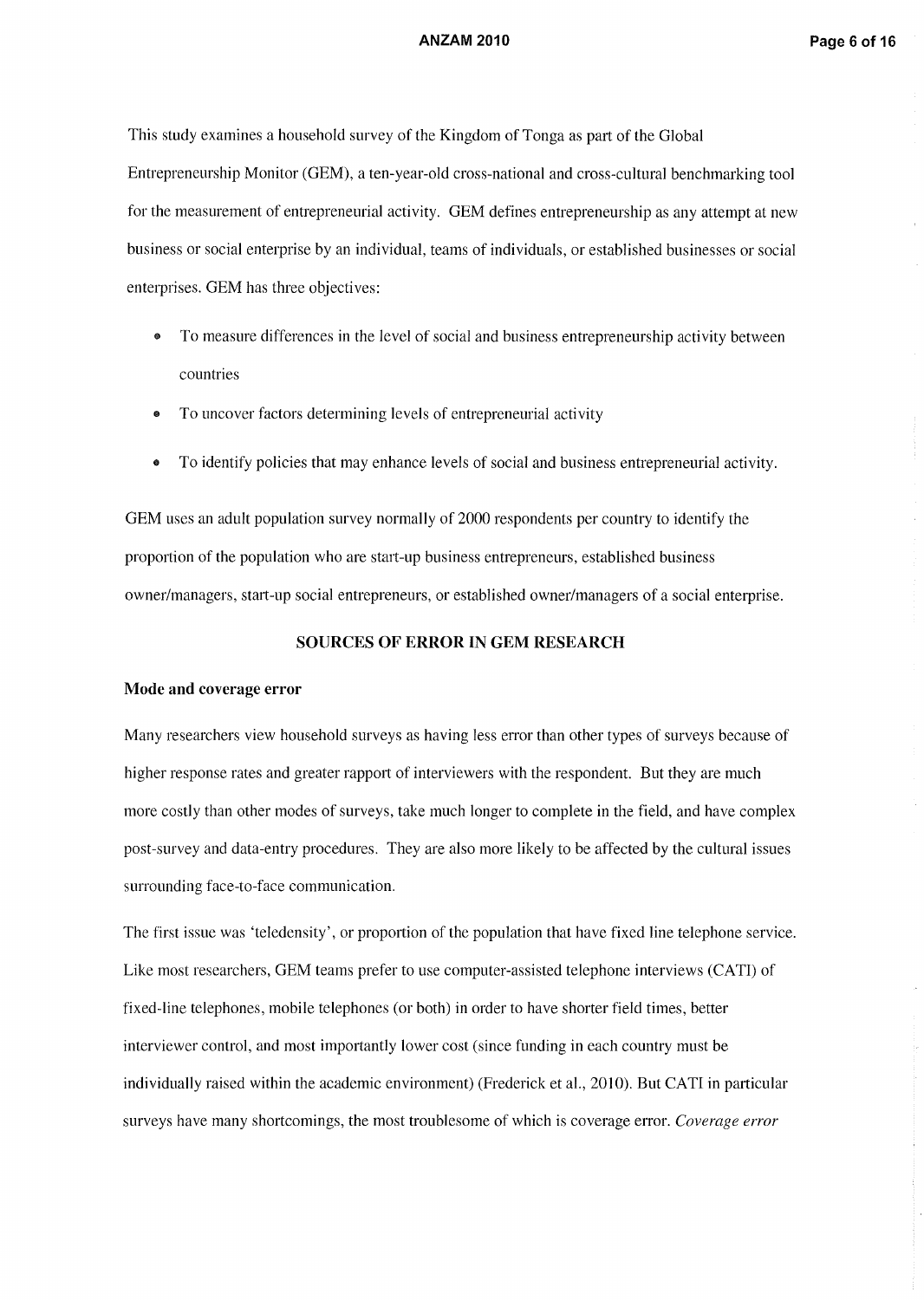results from selecting only a portion of the population (e.g. those with fixed-line telephones) for participation in the survey.

The situation is compounded these days by the widespread use of cell phones (Brick et al., 2006). Entrepreneurs in developing countries are high users of cellphones (Donner, 2006). Weighting techniques may sometimes help overcome these deficiencies, but with varying degrees of success (Keeter, 2007 ).

In effect, telephone surveys in developing countries confront a coverage error called the 'theoretical teledensity threshold' below which measurement is not reliable. Where this threshold may lie is a matter of discussion. Obviously, at the low end, 'telephone interviews are clearly not an option ... where teledensity is under 10%' (Fu and Chu, 2007). Kempf and Remington (2007) agree, 'If the rate of telephone coverage is extremely low-as is the case in many developing countries-a telephone survey will likely be impractical and inefficient'. As Bernard (1995) cautions, 'In the Third World, telephone surveys are out of the question, except for some urban centers, and then only if your study requires a sample of relatively well-off people'. Tonga has a teledensity rate of 25%, comparatively high by developing world standards measured by the International Telecommunication Union (ITU, 2010). However, the Government Statistician of the Kingdom of Tonga, the subject of the present study, indicated that he would not recommend using a telephone survey in his country because of unrepresentedness due to low teledensity of 25% (Finau, 2009).

#### Response rate

Response rates of household surveys in developing countries are often higher, sometimes much higher, than in the developed world. In a culture widely known for its preference for interpersonal interaction, and higher observed need for uncertainty avoidance and ambiguity reduction, Tongans were more likely to prefer the face-to-face modes of information exchange and were less likely to cooperate with those modes with less social interaction. From a cultural perspective, it was essential to have government and church support. Publication via TV, radio and newspapers legitimated the survey in the eyes of the population. With resonance in the public sphere, most people were likely to cooperate. In the end, we achieved over 90% response rate.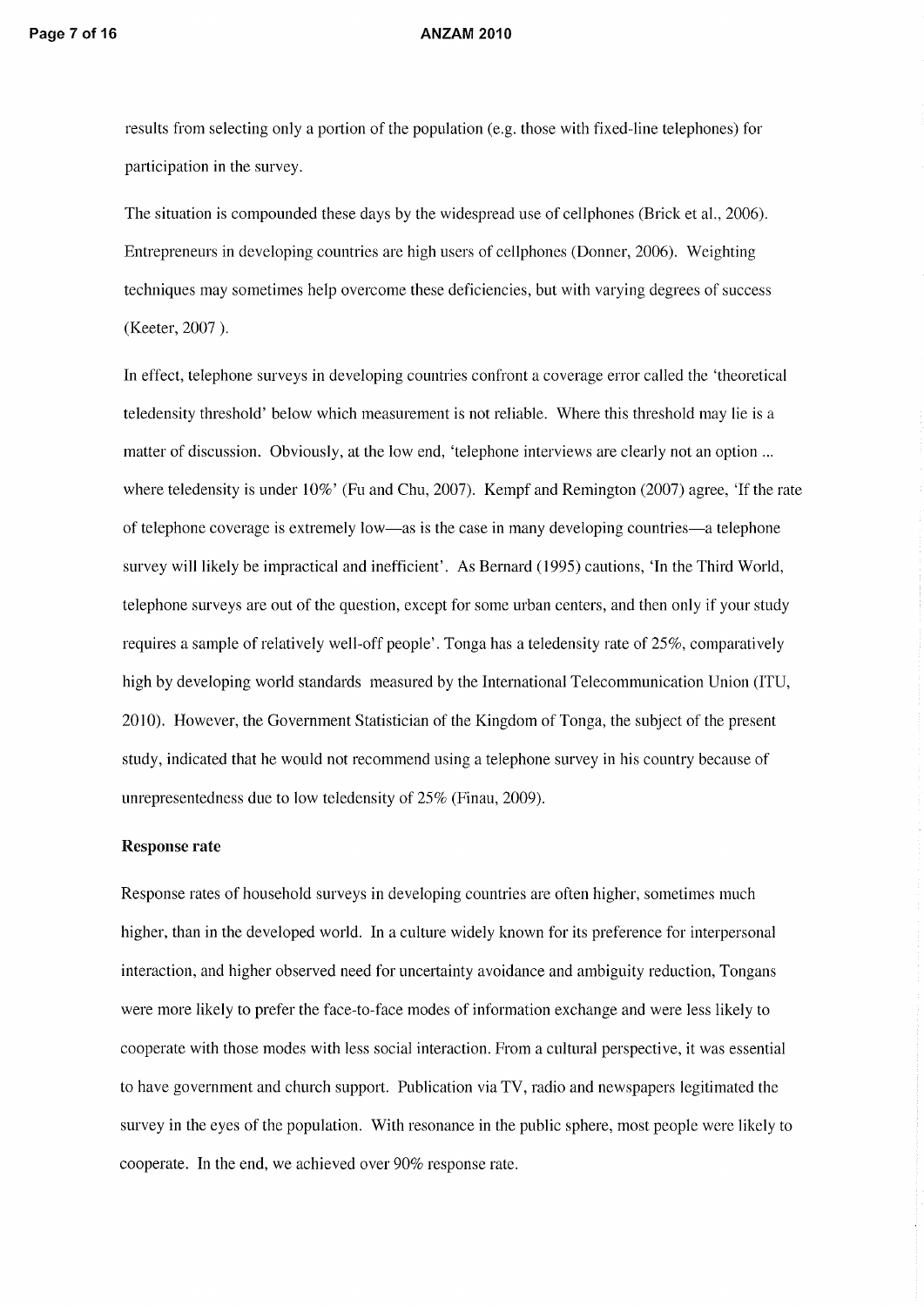### Interviewer error

While Tonga was the smallest country in the GEM 2009 cycle, it required one of the largest teams. Needless to say, the quality of such a household survey incorporating face-to-face interviews depends on the quality of its enumerators. Recruits had to be people who had flexible time schedules or who were not currently holding jobs. They also had to be willing to spend time away from home. Beyond this, all had to be culturally grounded in their society. All underwent a rigorous four-day training and completed at least ten practice interviews in the field that were critiqued by the lead researchers. Training manuals explained the purpose of the survey, basic tasks to be performed by staff, procedures for enumeration of households, finding and selecting their respondents, techniques for recording the responses, methods for obtaining compliance of respondents, not to mention how to protect the surveys from inclement weather and protect oneself from unfriendly animals. After each test cycle, the entire group engaged in a procedural and cultural debriefing.

#### Measurement error

Considerable attention was paid to the construction of the questionnaire. The GEM organization supplied an English-language version of questionnaire as well as a question-by-question commentary to assist the translators. The questionnaire had been validated cross-nationally for ten years and is annually discussed and updated at the GEM consortium meetings.

The first section of the questionnaire contained twelve questions asked of all respondents that were easy to answer and pertained to non-sensitive topics. Sensitive questions such as income level and ethnicity were put at the end. At the end of the questionnaire, we required a respondent ID as well as data on gender, age in years, age in categories, educational attainment, employment status, annual household income, household size, region, city, and strata indicator. We also added ethnicity, whether the person had lived abroad, and, if so, how long had they been back in Tonga.

### SURVEYING ENTREPRENEURSHIP IN TONGA

Questionnaire preparation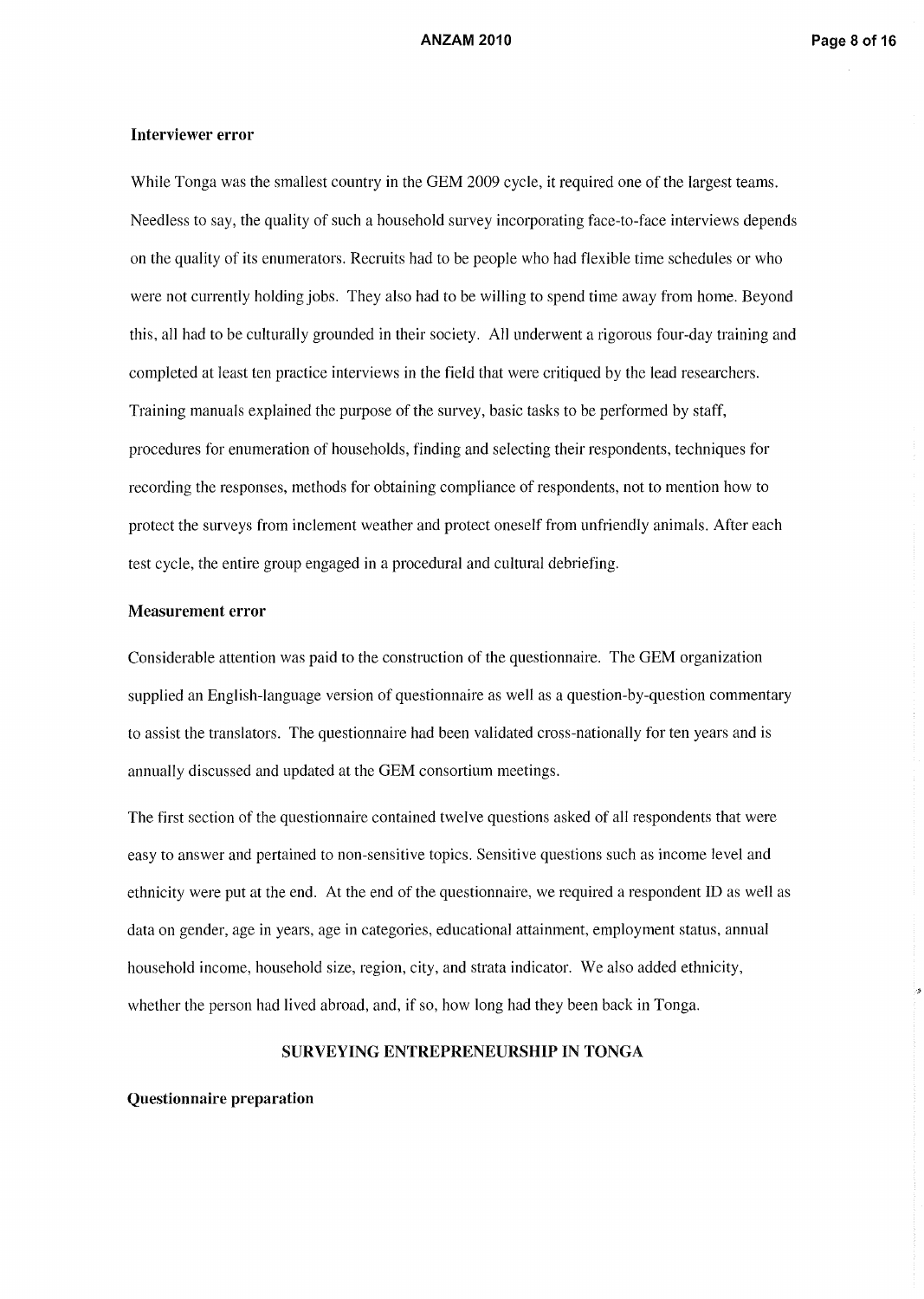The GEM organization supplied an English-language version of the Adult Population Survey (APS) questionnaire as well as a question-by-question commentary to assist the translators. The questionnaire was prepared in English and Tongan; the enumerators were fluent in both languages. Many terms in the English APS that do not have an equivalent in the Tongan language. Therefore it was important for the team to find the correct language to use to interpret the many concepts within the APS. A useful reference for this process was (Harkness et aI., 2003). The survey was first translated by an eminent language expert and then back-translated by the Ministry of Education's Tongan Language Board Examiner. Beyond that, the survey was reviewed top to bottom by the Tongan Government Statistician. Finally, our 38 bilingual enumerators went over the translation with a fine-toothed comb over four days of training.

The GEM household survey questionnaire was composed of several sections. Based upon the answers to the filter questions, a respondent would proceed to one or more sections for: start-up business entrepreneurs, start-up social entrepreneurs, business owner-managers, social enterprise ownermanagers, business angels, and business exiters.

#### Survey **design**

Within in the cultural context of the Kingdom of Tonga, we chose to carry out a multi-stage, stratified, area probability sampling technique that utilized a sampling frame based on detailed enumeration maps. The core design was greatly facilitated by the Tongan Department of Statistics, which provided size information and location of census blocks throughout the country, and maps of those census blocks selected by probability proportional to size sampling within strata.

Sample selection was carried out within strata. Each stratum was sampled as an independent subpopulation, out of which clusters, then households and individuals were randomly selected. Secondstage units within each selected sampling unit were the enumerated households as officially defined. Third-stage units were the people interviewed.

To maximize representativeness, we used a two-step process beginning with the procedure proposed by Kish (1965) for face-to-face interviews that first requires listing the age and gender of all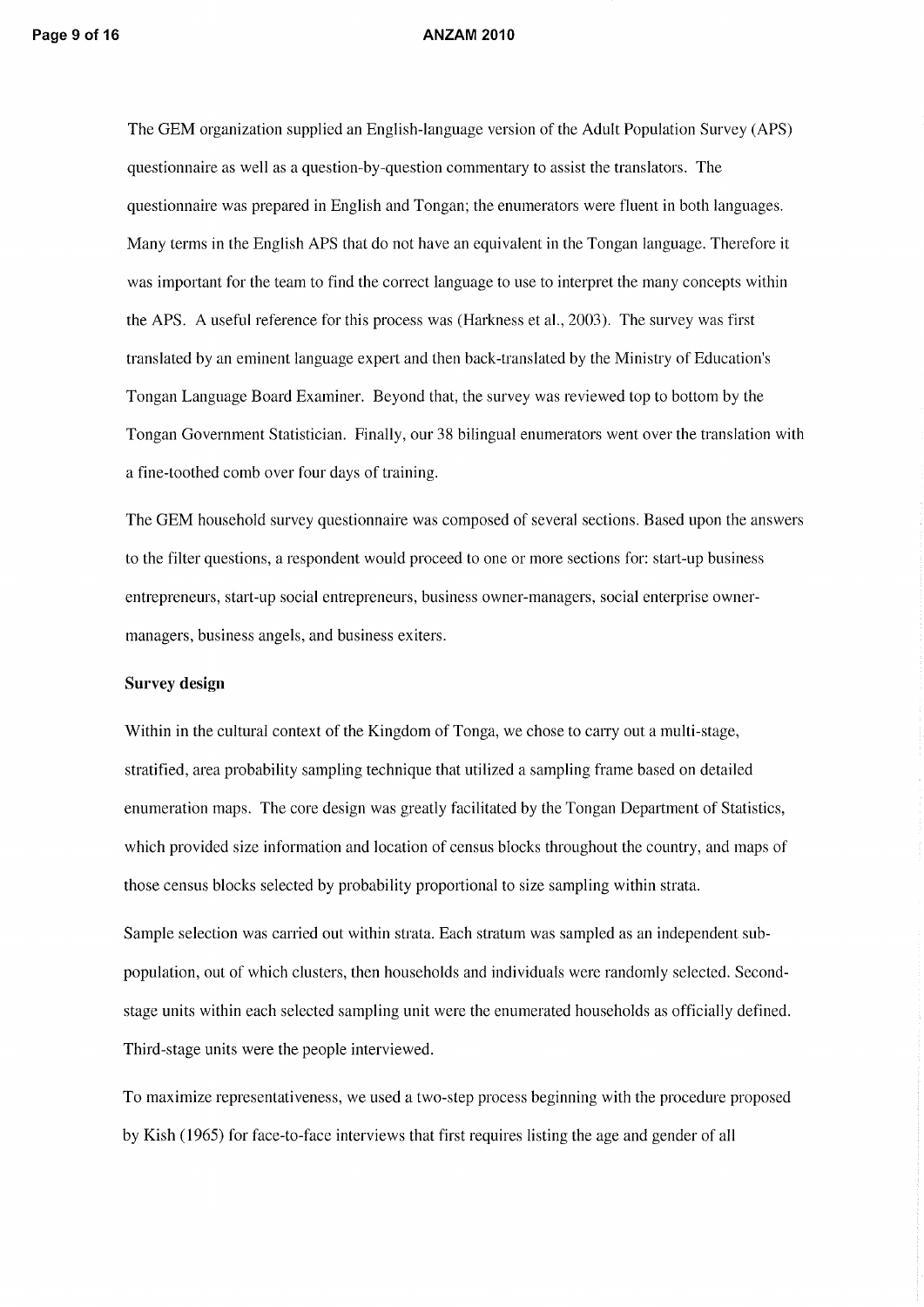household members; follow by a procedure by Salmon and Nichols (1983) for selecting individuals on the basis of which adult has had the last (or next) birthday. In the end, within each stratum, about one in seventeen of the households, and two in every seven census blocks, were chosen. We then set the start number and a fixed skip interval determined as the number of households divided by 12, since the sample size within clusters was twelve households and one person per selected household. Next came the issue of sample size. The major issues confronting surveys are always the trade-offs in precision (reliability) of the survey estimates, quality of the data collected, and cost in time and money of data collection, processing and dissemination. The optimal design strategy had to be carefully considered against the increased complexities in management, costs and the effect on nonsampling errors, as well as the added cost of traveling to thirty-six inhabited islands.

The population of the Kingdom of Tonga is very small, estimated at 120,898 in 2009 (CIA, 2010). Normally the GEM project requires a sample size of at least 2,000 respondents, which would have meant interviewing almost 2% of the eligible population. Because Tonga is made up of many small islands, costs of surveying are high, so the required accuracy depended as much on efficiency of design, via careful stratification and sample allocation to strata, as on sample size *per se.* Given the high cost of plane flights and the precarious nature of ship transportation, the sample size was budgeted at 1,200. In the end, we collected 1,184 completed surveys.

The next step was to devise the sampling scheme that would be appropriate to the culture, topography and family structure of Tonga. Before sample selection, each primary sampling unit was assigned a measure of size based on the number of people or households recorded for it during the recent census and re-enumeration. Once the sample selection was completed, we carried out a procedure to list all households in each selected primary sampling unit. The objective was to create an up-to-date sampling frame from which households could be selected. After re-enumeration, one house was randomly chosen to start, and then a systematic sample of the remaining houses was made by skipping designated houses in the numbering sequence, and sampling the rest. This meant identifying a household (a group of people who normally eat together) and, after finding someone at home, the researcher first asked how many people aged 18 or over there were in the household. Then she asked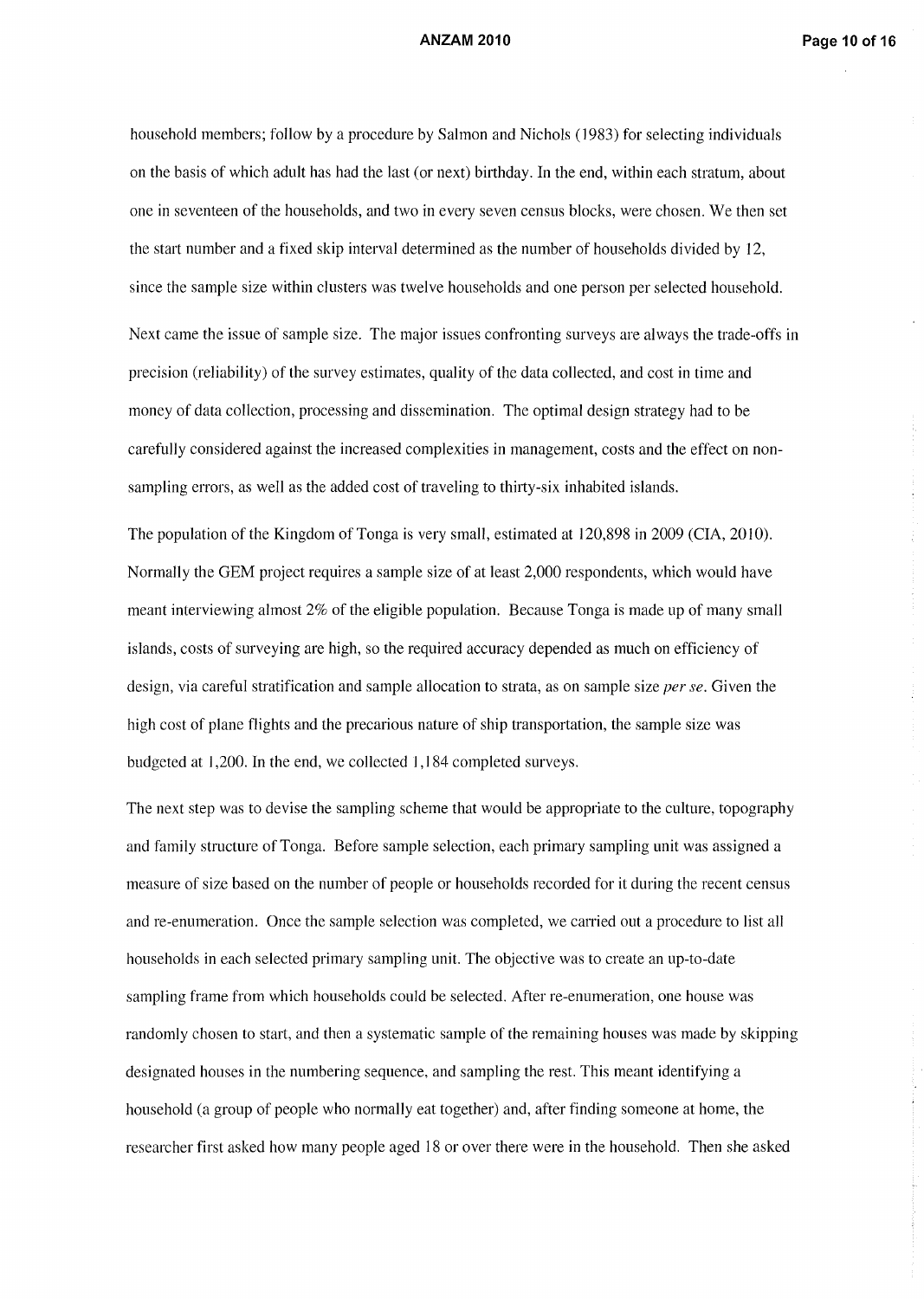who had the next birthday. In Tongan society it is common for an 18 -year-old who answers the door, and whose next birthday it is, to defer to an elder. However, the objective was to interview only this selected person and to substitute no one else under any circumstances. This did lead occasionally to the selected youth answering questions in the presence of an elder.

The challenge was always to achieve a balance between cost savings and loss in precision through the selection of clusters. In the case of Tonga, the budget managers were worried that we would have to send researchers to the farthest-flung island. We finally decided that remote volcanic rim island of Niuafo' ou would be included in the sample and sent one researcher there on a once-a-week flight to collect about 25 responses from the 650 residents.

### **Field work**

To assure each step in our effort to minimize total survey error, we used teams of three researchers in the fieldwork. Having teams allowed us to achieve a higher level of supervision and (most important in Tonga) to co-ordinate the means of transportation for the interviewers. The quality of work done by interviewers was assessed by a system of fieldwork supervision. Each supervisor was responsible for a small number of interviewers.

Field-testing the questionnaire was carried out in stages. The first stage involved sending the researchers out into the street, in the neighborhood of the training facility, to test selected sections of the questionnaire on 10-15 individuals. Trainees then returned to the seminar room and detailed discussions followed on formatting, translation, and positioning of the questions in the survey as well as the cultural aspect of how the survey was being received.

The second stage was a comprehensive pilot test. This was a larger operation, involving about 100 households from the sample. We chose census blocks within easy travel of the training site, and conducted the pilot in both urban and rural areas. All members of the team participated in the pilot test and observed each other as much as possible.

Data entry used a laptop computer. Using laptop computers in the field is not without its difficulties. Problems can include unreliable electricity, dust, heat and high humidity. We used Apian's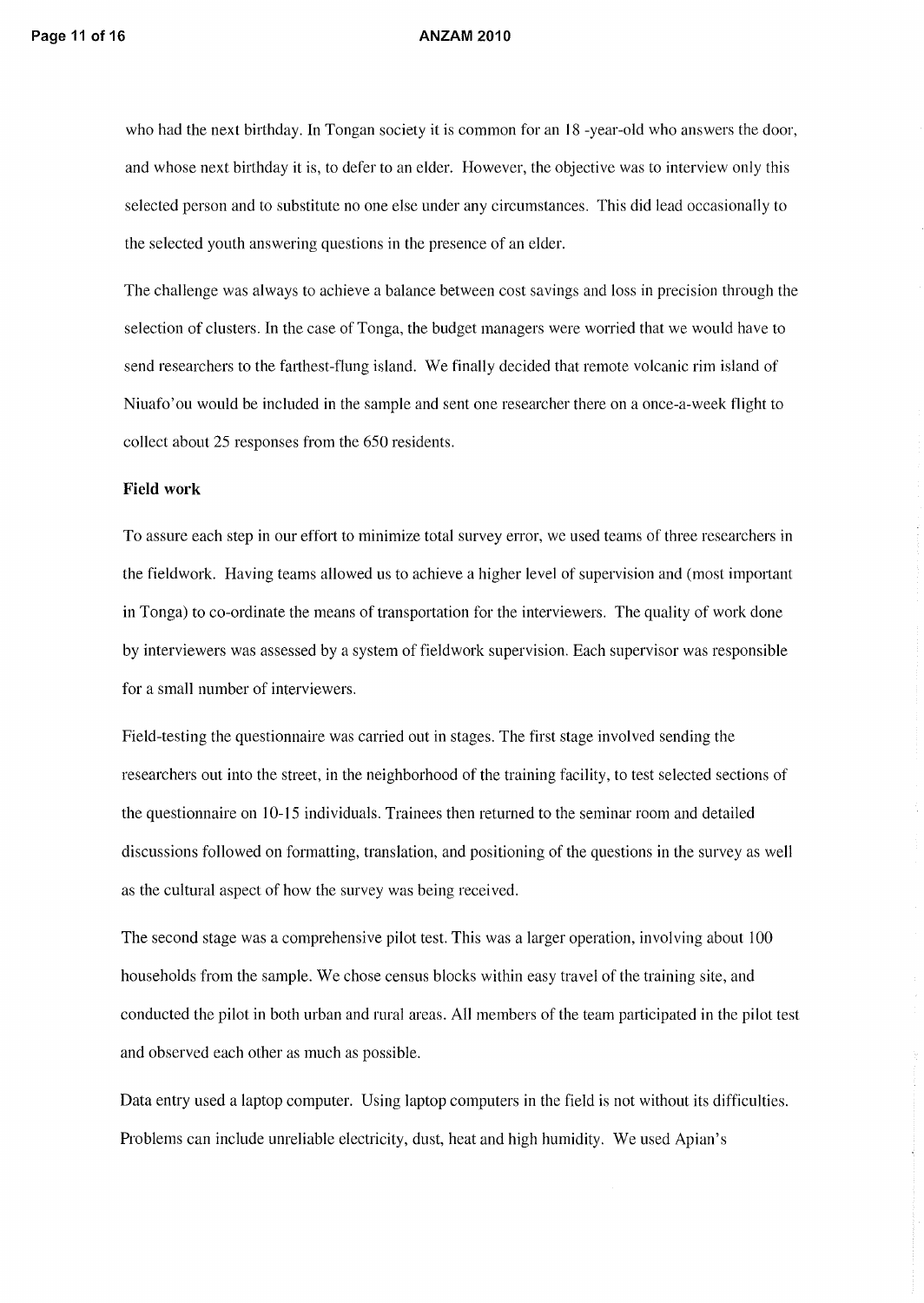SurveyPro™ software to design the forms and then Remark Office OMRTM form-processing software using a Fujitsu duplex image scanner, all powered by a laptop (2gb RAM) with back-up batteries. Remark recognizes optical marks (bubbles and checkboxes), machine-generated characters (OCR) and barcodes. Remark Office  $OMR^{TM}$  included a quick statistics package, which we used to run initial reports even in real-time as the surveys arrived.

#### DISCUSSION

Topmost lessons had to do with *survey design* and *cultural considerations.* Clustered sampling necessitates trade-offs between cost and precision, for example, in the choice of size of clusters and the number of clusters sampled within strata. Translating and back-translating the questionnaire required us to pay attention to conversational and infonnation-giving norms, including cognitive tasks such as judgment formation and response bias. Minimizing total survey error is made more vexing through quantifiable aspects, such as mode effects and coverage enor, but also qualitative factors such as ethical considerations, translation, and cultural appropriateness, and even epistemology of research.

The detailed lessons learnt include the following:

- *Survey design.* There are trade-offs between cost and precision, for example, in the choice of size of clusters and the number of clusters sampled within strata.
- *Auspices.* Another often overlooked aspect is the patronage or institutional support in-country that guides the survey. Additional important features include religious sensibilities, political interests, and cultural and village authorities. The customary hierarchy of local authority becomes part of the project framework.
- *Budget.* Within the context of sometimes shifting sands, there can be a big gap between planned and implemented budget. A budget prepared well in advance must still take into account potential emergencies and unexpected economic and climatic calamities.
- *Work plan.* An operational work plan detailed down to the finest task is essential in monitoring or preventing possible sources of survey error.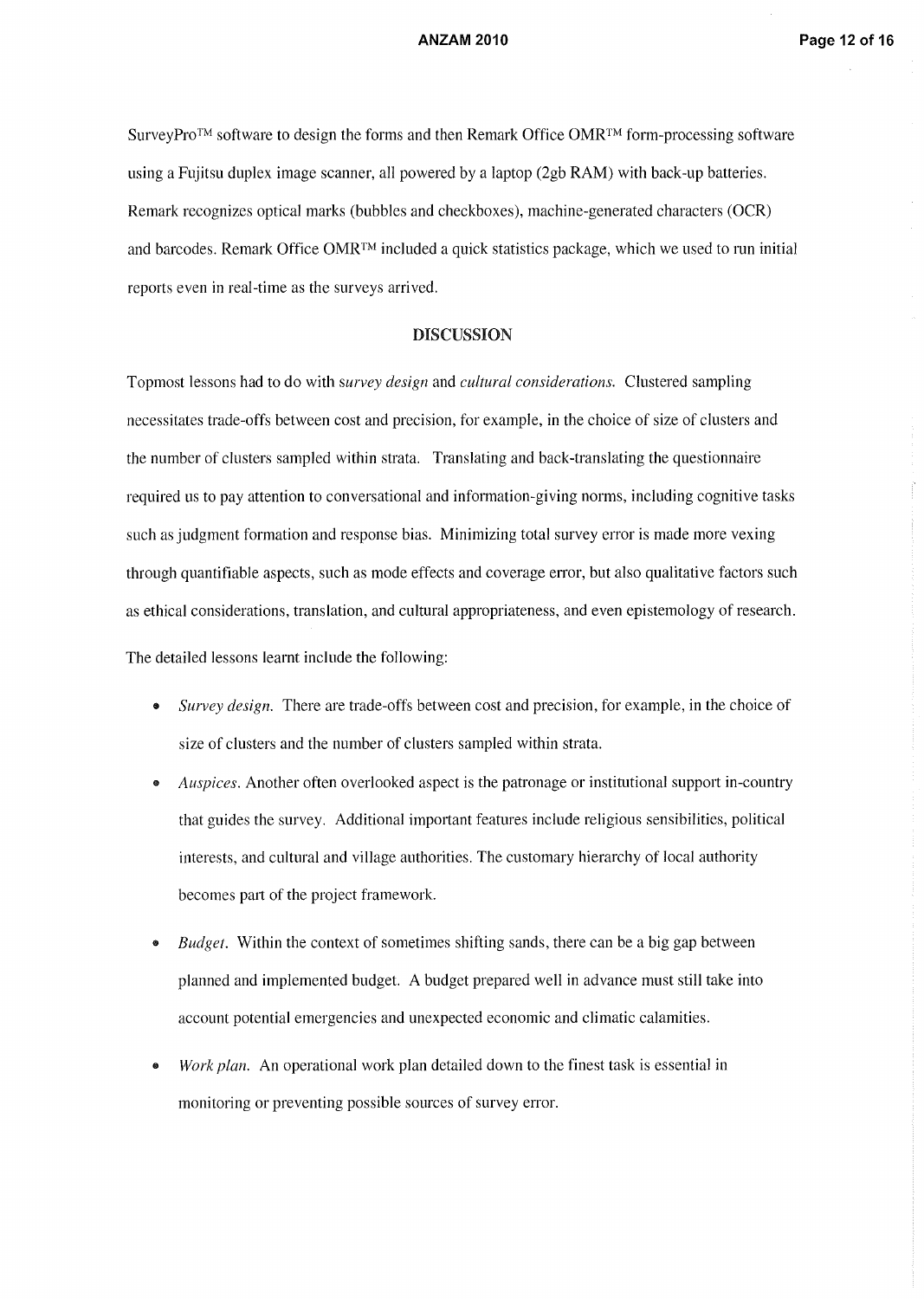- *Staff.* These surveys require years of experience in the project staff and these data cannot be collected by inexperienced researcher. Experienced enumerators are critical to the success of the survey.
- *Ethics.* Complying with the rules and regulations of the ethics procedures of the host institution is only one side of the question. Aligning these requirements with in-country ethical protocols is also essential.

#### WAY FORWARD

Given our recent experience of the cost and weight of paper surveys in humid climates, a switch over to PDAs or tablet PCs, using GPS, must be considered. There are some interesting possible advantages in switching to tablet PCs. First and foremost would be implementing a rapid and statistically valid survey so quickly that it could actually be used to measure entrepreneurial activity after a disaster or civil war-something that might be impossible with a paper or telephone survey. Voice and video recording capabilities can record interviews along with the data files. With global positioning system (GPS) capabilities, it would be possible to automatically record the time and place of the interviews, and even to track the progress of interviewers in real time.

Ideally, the next step would be a mixed mode experiment comparing GEM data collection by PDAs, paper questionnaires and telephone survey in a 'borderline teledensity' country. For control purposes, this experiment should be done in a geographically unified and ethnically uncomplicated developing country with teledensity in the 30% band. Candidate countries where no GEM surveys have been completed that satisfy these criteria are Vietnam with a 2008 teledensity rate of 32.6% and Costa Rica at 31.7% teledensity (International Telecommunication Union, 20] 0). Sample sizes of about 200 respondents under each treatment could be contemplated.

The comparative measures would include ability to collect, enter, and analyse data and calculate the impact of various forms of survey error. A sound experimental design would choose households without replacing them in the sampling frame. There would need to be more than one interviewer per method - preferably (for design efficiency) all interviewers would collect data using all three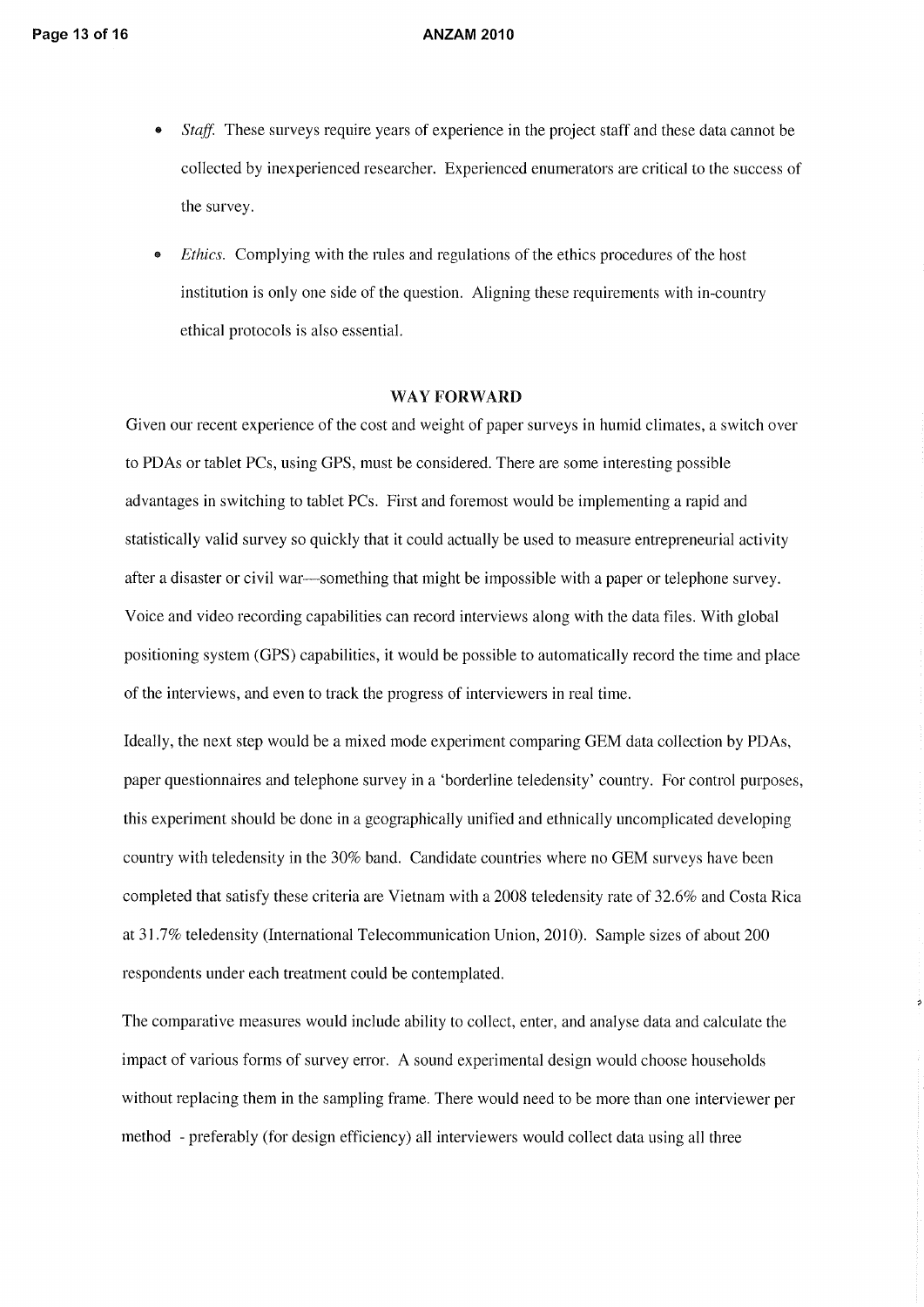methods. Interviewers would undergo similar training up to the point of data collection. The

experiment would use data collection logs to document the proceedings of data collection and for use

in reviewing the data. Interviewers themselves would then be interviewed to obtain information about

their experiences. The experiment would be supervised by a technical consultant and an evaluation

expert.

#### References

- Aday, L. A., Chiu, G. Y. & Andersen, R. (1980) Methodological Issues in Health Care Surveys Of the Spanish Heritage Population. *American Journal of Public Health,* Vol. 70, No.4, pp. 367.
- Aquilino, W. S. (1994) Interview mode effects in surveys of drug and alcohol use. *Public Opinion Quarterly,* Vol. 58, No.2, pp. 210-240.
- Aquilino, W. S. & Leonard, A. L. (1990) Effects of Interview Mode on Self-Reported Drug Use. *Public Opinion Quarterly,* Vol. 54, No.3, pp. 362-395.
- Arce-Ferrer, A. J. (2006) An Investigation Into the Factors Influencing Extreme-Response Style. *Educational* & *Psychological Measurement,* Vol. 66, No.3, pp. 374-392.
- Ashmore, M. C., Pritz, S. G. & National Center for Research in Vocational Education (U.S.) (Eds.) *(1983) PACE (revised) instructor guide,* Columbus, Ohio, National Center for Research in Vocational Education.
- Audretsch, D. B., ThUIik, R., Verheul, I. & Wennekers, S. (2002) *Entrepreneurship determinants and policy in a European-US comparison,* Boston, Kluwer Academic.
- Bachman, J. G. & O'malley, P. M. (1984) Yea-Saying, Nay-Saying, and Going to Extremes: Black-White Differences in Response styles. *Public Opinion Quarterly,* Vol. 48, No.2, pp. 491-509.
- Bain, K. (1993) *The new Friendly Islanders: the Tonga of King Taufa\*ahau Tupou IV,* London, Hodder & Stoughton.
- Biemer, P. P., Groves, R. M., Lyberg, L., Methiowetz, N. A. & Sudman, S. (Eds.) (2004) *Measurement errors in surveys,* New York, Wiley.
- Biemer, P. P. & Lyberg, L. (2003) *Introduction to survey quality,* Hoboken, NJ., Wiley.
- Brick, J. M., Dipko, S., Presser, S., Tucker, C. & Yangyang, Y. (2006) Nonresponse Bias in a Dual Frame Sample of Cell and Landline Number. *Public Opinion Quarterly,* Vol. 70, No.5, pp. 780-793.
- Campbell, 1. C. (2001) *Island kingdom: Tonga ancient and modern,* Christchurch, NZ, Canterbury University Press.
- Carree, M. & Thurik, R. (1999) Industrial Structure and Economic Growth. In Audretsch, D. B. & Thurik, A. R. (Eds.) *Innovation, industry evolution, and employment.* Cambridge, Cambridge University Press.
- Cia (2010) Tonga. https://www.cia.gov/library/publications/the-world-factbook/geos/tn.html
- Clarke Iii, 1. (2000) Extreme Response Style in Cross-Cultural Research: An Empirical Investigation. *Journal of Social Behavior* & *Personality,* Vol. 15, No.1, pp. 137-152.
- Cunningham, W. H., Cunningham, 1. C. M. & Green, R. T. (1977) The Ipsative Process to Reduce Response Set Bias. *Public Opinion Quarterly,* Vol. 41, No.3, pp. 379.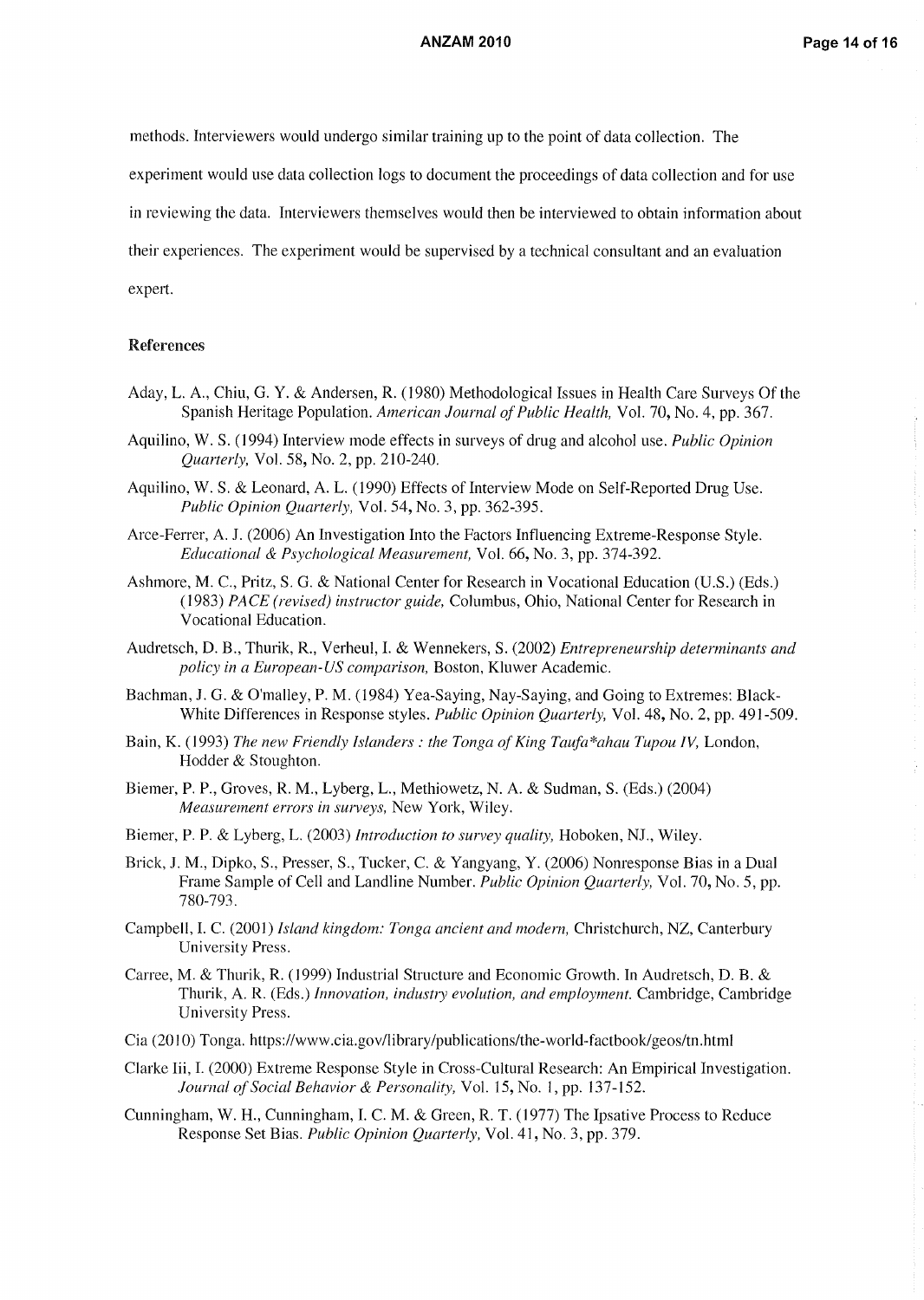- De Jong, M. G., Steenkamp, J.-B. E. M., Fox, J.-P. & Baumgartner, H. (2008) Using Item Response Theory to Measure Extreme Response Style in Marketing Research: A Global Investigation. *Journal of Marketing Research (JMR),* Vol. 45, **No.1,** pp. 104-115.
- Donner, J. (2006) The Use of Mobile Phones by Microentrepreneurs in Kigali, Rwanda: Changes to Social and Business Networks. *Information Technologies* & *International Development,* Vol. 3, No.2, pp. 3-19.
- Duckitt, J. & Parra, C. (2004) Dimensions of Group Identification and Out-Group Attitudes in Four Ethnic Groups in New Zealand. *Basic* & *Applied Social Psychology,* Vol. 26, No.4, pp. 237- 247.
- Easterby-Smith, M. & Malina, D. (1999) Cross-Cultural Collaborative Research: Toward Reflexivity. *Academy of Management Journal,* Vol. 42, No.1, pp. 76-86.
- Finau, A. (2009) Interview with Government Statistician, Kingdom of Tonga. Interview with Government Statistician, Kingdom of Tonga ed. Nuku'alofa, Tonga.
- Frederick, H., Haslett, S., Wolfgramm, T. & Finau, A. A. (2010) Measuring entrepreneurial activity in low-teledensity countries. *International Journal of Business and Globalisation,* Vol. 6, No. xx, pp. xx-yy.
- Fu, Y.-C. & Chu, Y.-H. (2007) Different Survey Modes and International Comparisons. In Donsbach, W. & Traugott, M. W. (Eds.) *Handbook of Public Opinion Research.* Thousand Oaks, CA, Sage.
- Greenfield, T. K., Midanik, L. T. & Rogers, J. D. (2000) Effects of telephone versus face-to-face interview modes on reports of alcohol. *Addiction*, Vol. 95, No. 2, pp. 277-284.
- Groves, R. M. (2004a) *Survey errors and survey costs,* Hoboken, New Jersey, Wiley-Interscience.
- Groves, R. M. (2004b) *Survey methodology,* Hoboken, NJ, J. Wiley.
- Harkness, J. A., Vijver, F. J. R. V. D. & Mohler, P. P. (2003) *Cross-cultural survey methods,*  Hoboken, N.J., J. Wiley.
- Harzing, A.-W. (2006) Response Styles in Cross-National Survey Research. *International Journal of Cross Cultural Management.*
- Harzing, A. (2001) Who's in charge? An empirical study of executive staffing practices in foreign subsidiaries. *Human Resource Management,* Vol. 40, No.2, pp. 139-158.
- Hui, C. H. & Triandis, H. C. (1989) Effects of Culture and Response Format on Extreme Response Style. *Journal of Cross-Cultural Psychology,* Vol. 20, No.3, pp. 296-309.
- International Telecommunication Union (2010) Teledensity of Countries/Territories. http://www.itu.int/itudoc/itu-t/com3/focus/72404.html
- Itu (2010) Teledensity of Countries/Territories. http://www.itu.int/itudoc/itu-t/com3/focus/72404.html
- Javeline, D. (1999) Response Effects in Polite Cultures. *Public Opinion Quarterly,* Vol. 63, **No.1,** pp. 1-28.
- Johnson, T. P. & Van De Vijver, F. J. R. (2002) Social desirability in cross-cultural research. In Harkness, J. A., Vijver, F. 1. R. V. D. & Mohler, P. P. (Eds.) *Cross-cultural survey methods.*  Hoboken, N.J., J. Wiley.
- Kaeppler, A. L. (1999) 'Kie Hingoa:' Mats of Power, Rank, Prestige and History. *Journal of the Polynesian Society,* Vol. 108, No.2, pp. 168-232.
- Keeter, S. (2007 ) How Serious Is Polling's Cell-Only Problem? http://pewresearch.org/pubs/515/polling-cell-only-problem
- Kempf, A. M. & Remington, P. L. (2007) New Challenges for Telephone Survey Research in the Twenty-First Century. *Annual Review of Public Health,* Vol. 28, No. I, pp. 113-126.